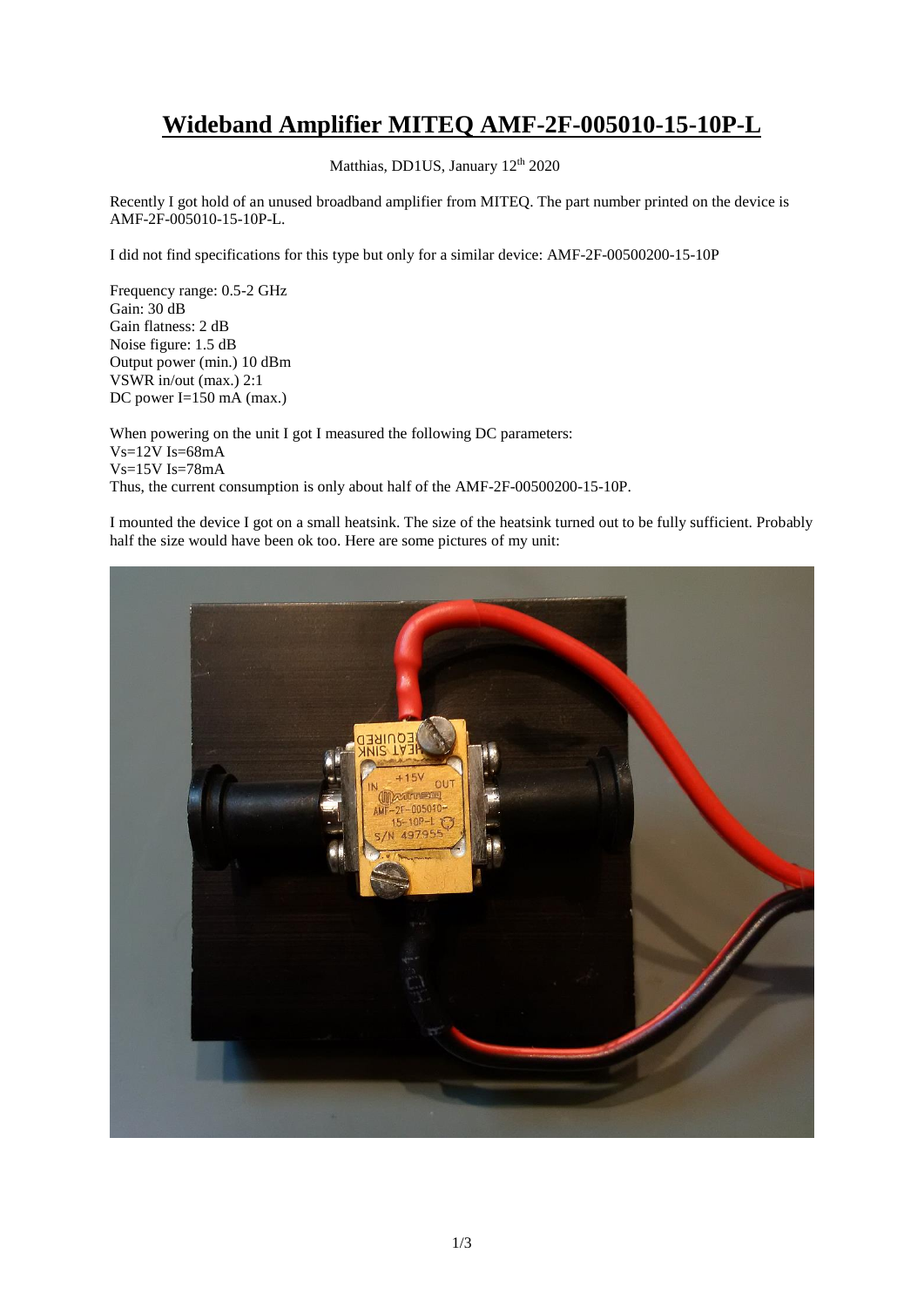

First, I measured gain and noise figure in the frequency range 50MHz to 3500 MHz:



The frequency response of the gain of this amplifier is not really flat. It is around  $32 dB \pm 2.5dB$  in the frequency range 150 MHz to 2000 MHz with a strong increase up to 45dB in the range between 950 MHz and 1250MHz. In the frequency range around 2.9 GHz the gain drops down to about 16dB and noise figure rises to more than 5dB.